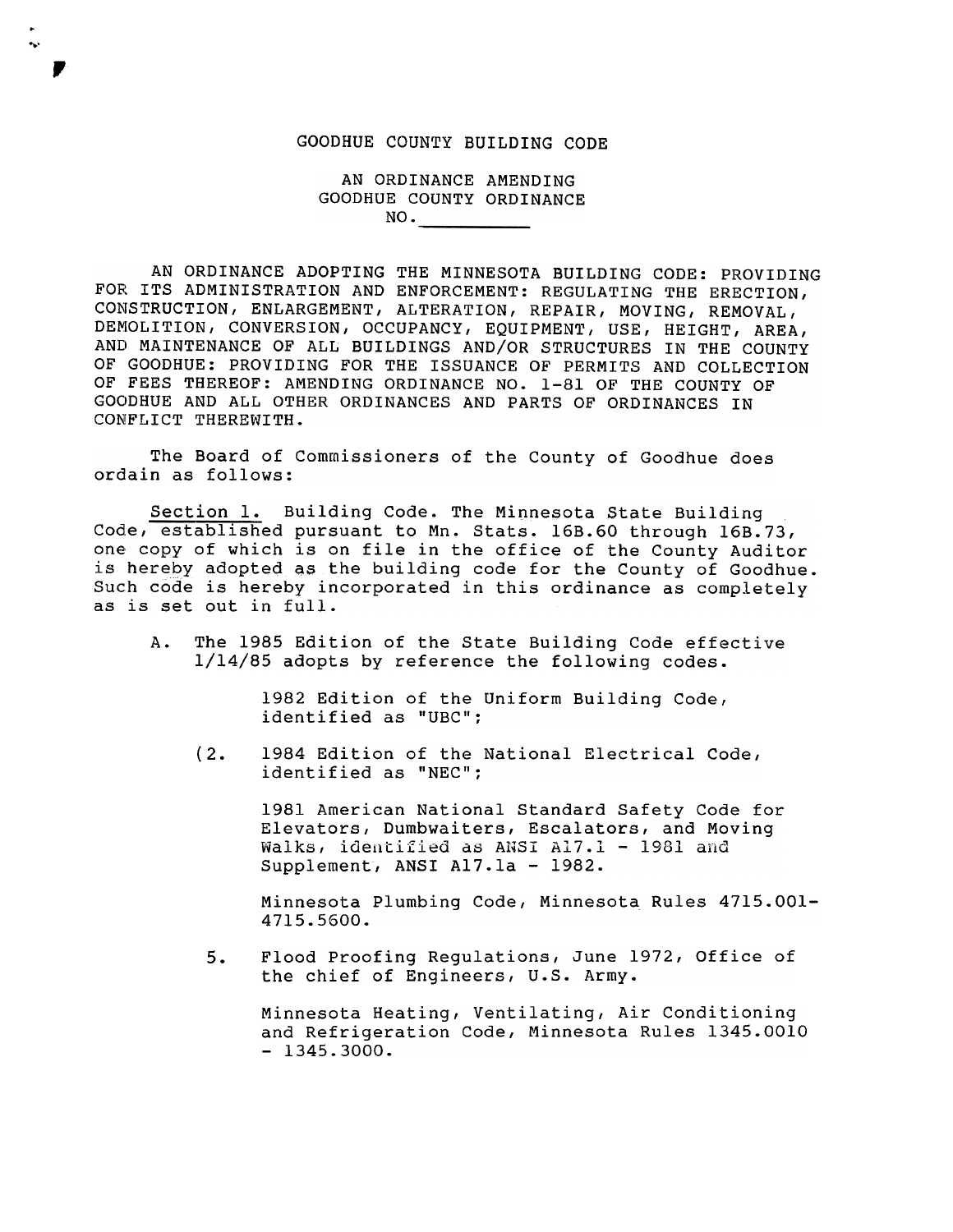Rules for Energy Conservation Alternatives in Construction Minnesota Rules 1325.0600 - .0700 adopts by reference the 1983 CABO Model Energy<br>Code.

State of Minnesota Manufactured (Mobile) Home identified as Minnesota Rules 1350.0100 .9200. (July 31, 1983)

 $9.$ Standards of Performance for Solar Energy Systems and Subsystems Applied to Energy Needs of Buildings, 1977 Edition, identified as Minnesota Rules  $1325.1000 - .9500.$ 

B. Mandatory Appendices. In addition to those items listed above, the following Appendices, Standards and Supplemental Materials referenced in the Code are hereby adopted by reference as part of the Building Code in the County of Goodhue and incorporated into this ordinance as completely as if set in full.

> Minnesota State Building Code, Technical Requirements for Fallout Shelters, Minnesota Rules Chapter 1330.

Minnesota State Building Code, Variations in Snow Loads, Minnesota Rules Chapter 1365.

1982 Uniform Building Code Appendix Chapter 35.

Minnesota Plumbing Code, Minnesota Rules 4715.3900 -4715.4100.

C. Optional Appendices. The following Appendices, Standards and Supplemental Materials are not a mandatory part of the code but are incorporated, without change, into this ordinance as completely as if set out in full.

- (1. Minnesota State Building Code, Abbreviations and address of Technical Organizations, Minnesota Rules 1300.2000.
- $(2.)$  1982 UBC Appendix, Chapters 1, 7, 38, 55, and  $70.$
- 4715.3500 -4715.3800.
- 3. Minnesota Plumbing Code, Minnesota Rule<br>4715.3500 4715.3800.<br>(4. Flood Proofing Regulations, Minnesota R<br>Chapter 1335.<br>5. Minnesota State Building Code, Building<br>Security, Minnesota Rules Chapter 1310. (4. Flood Proofing Regulations, Minnesota Rules Chapter 1335.
- 5. Minnesota State Building Code, Build:<br>Security, Minnesota Rules Chapter 13.<br>Discursion of the State State of States Chapter 13. Security, Minnesota Rules Chapter 1310.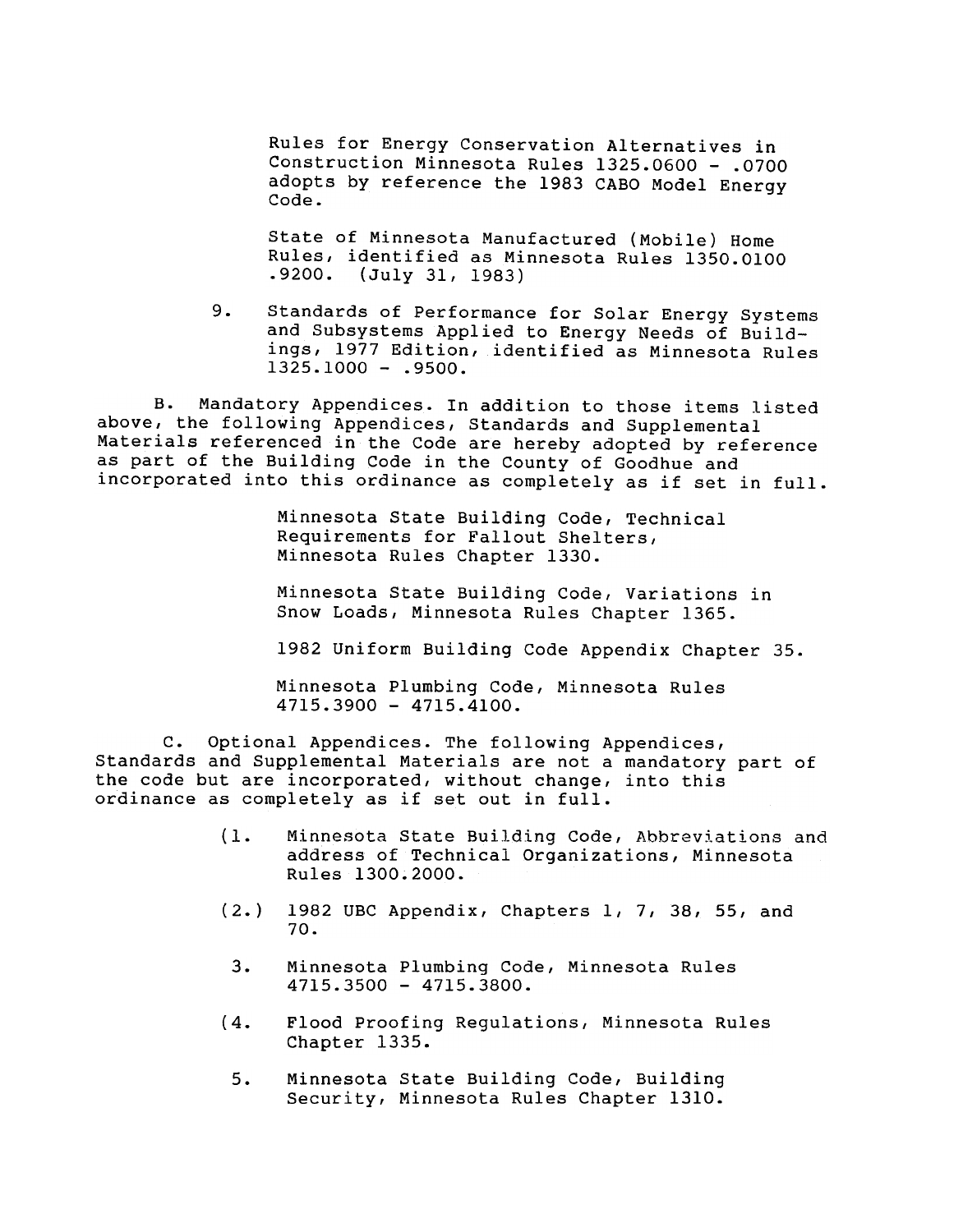6. Minnesota State Building Code, optional Automatic Fire Suppression Systems, Minnesota Rules 1300.1150.

Section 2. Organizational and Enforcement. The organization of the Building Department and enforcement of the code shall be as established by Chapter 2 of the Uniform Building Code 1982 Edition. The code shall be enforced within the incorporated limits of the County, and extraterritorial limits permitted by Minnesota Statutes, 1982.

The Zoning and Building Inspection Department shall be the Building Code Department of the County o£ Goodhue. The Administrative Authority shall be a State Certified "Building Official".

The Appointing Authority shall designate the Board of County Commissioners for the jurisdiction of Goodhue County.

## Section 3.

A. Permits, Inspections, and Fees. The issuance of permits conduction of inspection and collections of fees shall be as provided for in Chapter 3 of the Uniform Building Code, except for the fee schedule which shall be as follows:

B. Surcharge. In addition to the permit fee required by item A above, the applicant shall pay a surcharge to be remitted to the Minnesota Department of Administration as prescribed by Minnesota Statutes 1982, Section 16.866

| Total Valuation            | Fee                                                                                                                                        |
|----------------------------|--------------------------------------------------------------------------------------------------------------------------------------------|
| $$1.00$ to $$1,000.00$     | None unless structural                                                                                                                     |
| $$1,001.00$ to $$2,000.00$ | No fee for the first 1,000.00<br>thereafter \$2.00 for each<br>additional \$100.00 or fraction<br>thereof, to and including<br>\$2,000.00. |
| \$2,001.00 to \$25,000.00  | \$20.00 for the first \$2,000.00<br>plus \$3.00 for each additional<br>thousand or fraction thereof,<br>to and including \$25,000.00.      |
| \$25,001.00 to \$50,000.00 | \$89.00 for the first \$25,000.00<br>plus \$2.50 for each additional<br>thousand or fraction thereof,<br>to and including \$50,000.00.     |